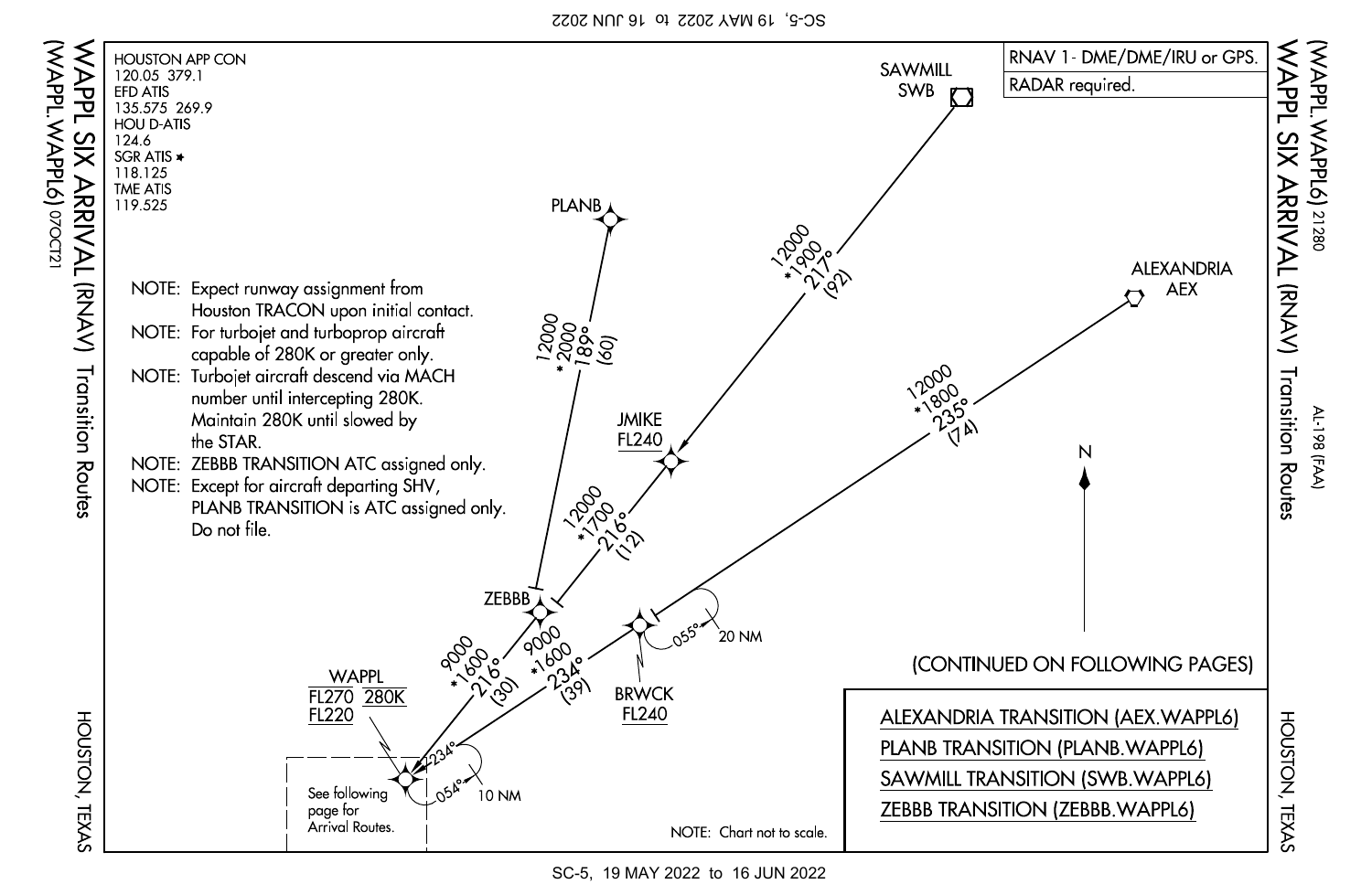SC-5, 19 MAY 2022 to 16 JUN 2022

(WAPPL.WAPPL6)

07OCT21



SC-5, 19 MAY 2022 to 16 JUN 2022